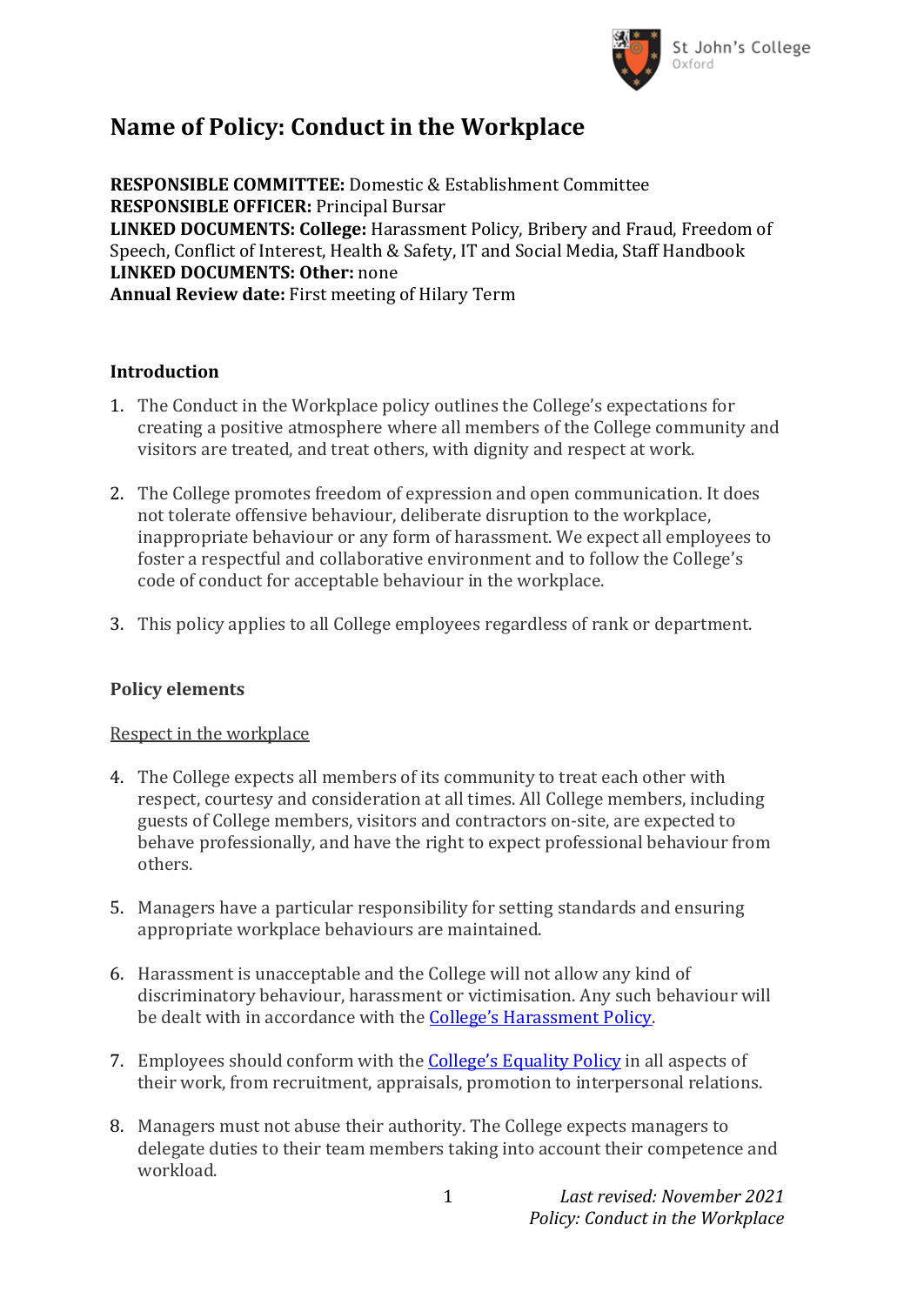

9. Likewise, the College expects team members to follow their managers' instructions and complete their duties with skill, care and in a timely manner.

### Compliance with law

- 10. All employees must protect the College's legality and comply with all health and safety, environmental, anti-bribery, and employment legislation at all times.
- 11. The [College's Health & Safety Policy](https://www.sjc.ox.ac.uk/discover/about-college/legal/college-policies/) sets out the responsibilities of managers and staff to ensure that standards, practices and procedures within this policy are observed and implemented.
- 12. The College expects employees to behave ethically and responsibly when dealing with the College's finances, procurement, provision of services and its public image. We require compliance from everyone connected with College activities with anti-bribery laws as set out in the [College's Bribery and Fraud Policy](https://www.sjc.ox.ac.uk/discover/about-college/legal/college-policies/) and deal with potential or real conflicts of interests as per the procedure in the [Conflict of Interest Policy.](https://www.sjc.ox.ac.uk/discover/about-college/legal/college-policies/)

#### Internet and Social Media

- 13. When representing the College on social media, employees should always be respectful and never share confidential information. The use, distribution or participation in any activity that might reasonably be regarded as distasteful, offensive or indecent to others will not be tolerated.
- 14. All usage of College ICT equipment and software is subject to the [Univers](https://governance.admin.ox.ac.uk/legislation/it-regulations-1-of-2002)ity's ICT [regulations](https://governance.admin.ox.ac.uk/legislation/it-regulations-1-of-2002) and the [College's I](https://www.sjc.ox.ac.uk/discover/about-college/legal/college-policies/)T and [Information Security Policy.](https://www.sjc.ox.ac.uk/discover/about-college/legal/college-policies/)

#### Alcohol and drugs

- 15. The misuse of alcohol or drugs can result in adverse effects on a person's health, safety and job performance as well as having an impact on the work of fellow colleagues.
- 16. The College is committed to comply with good employment practice and legislation. It is our policy to support a healthy and safe working environment and reduce the impact of alcohol and drugs misuse in the workplace.
- 17. In general, all employees are expected to exercise responsibility for their own behaviour.
- 18. Members of staff who consider they have a problem with alcohol or drugs are encouraged to seek confidential advice. Managers or fellow colleagues who consider that a team member may have a drug or alcohol problem should seek confidential advice from HR.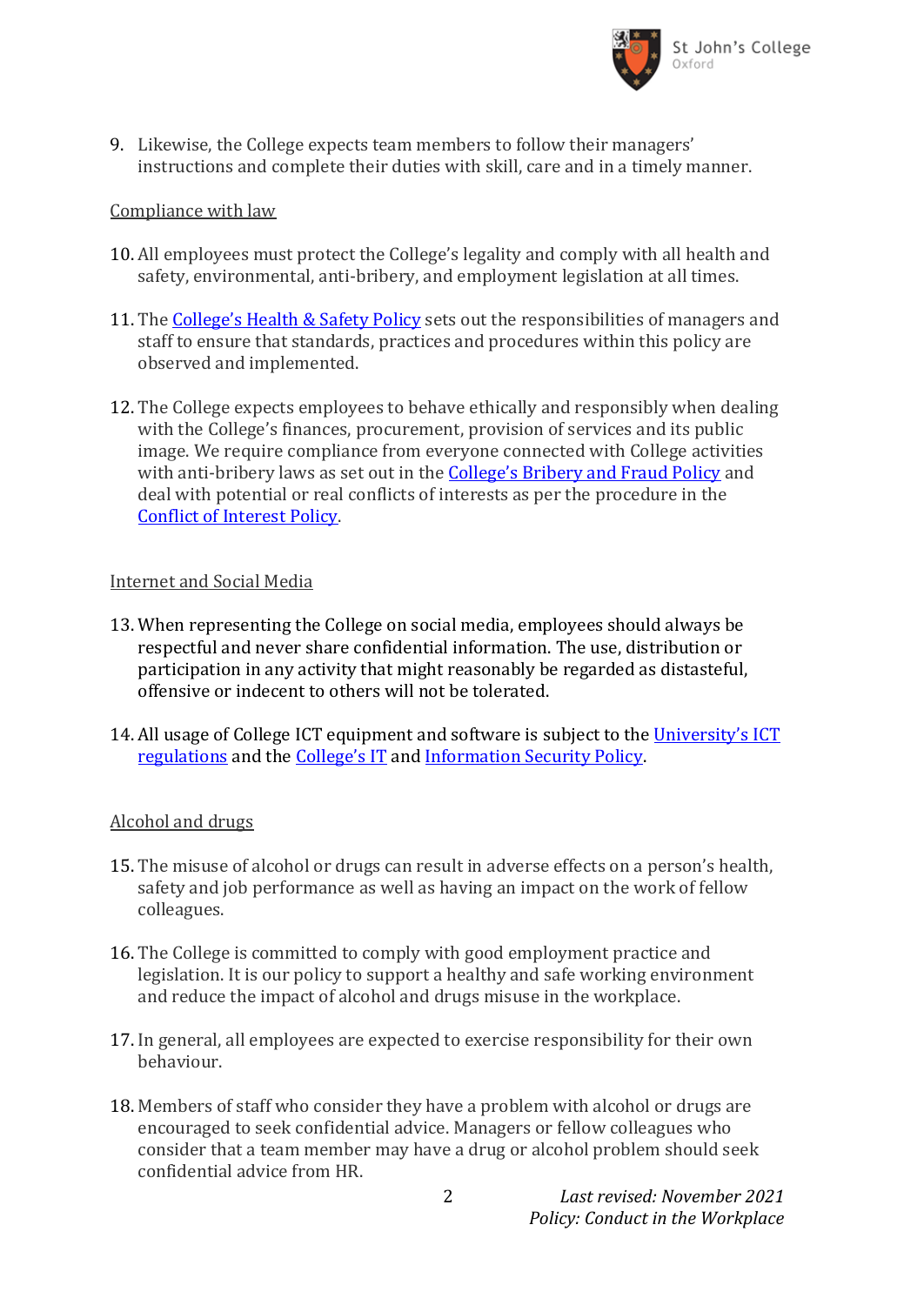

- 19. Where alcohol is served at College functions or licensed premises (e.g. the College Bar), the coordinator of the function or premises is responsible for dealing with any problems that may arise. Employees are expected to follow their instructions.
- 20. Incidents resulting from provision of alcohol at College functions, even if outside of normal working hours, are likely to be regarded as happening "in the course of employment" and could potentially result in disciplinary processes.
- 21. Where an employee is noticeably under the influence of alcohol and/or drugs whilst at work this has the potential to be a disciplinary matter.
- 22. Staff are not obliged to work with someone who has consumed alcohol and/or drugs if they perceive that by doing so they put themselves at risk. Such concerns should immediately be reported to their line manager.
- 23. Sources of advice and help are available from the University's Occupational Health Service [\(https://www.admin.ox.ac.uk/uohs/](https://www.admin.ox.ac.uk/uohs)), the College's Employee Assistance Programme RISE (details in the Staff Handbook) and the NHS.

#### Policies

24. All employees should read and follow all College's policies as listed on the College website and amended from time to time. If they have any questions they should ask their manager or HR.

#### Disciplinary action

25. The College may have to take disciplinary action against employees who repeatedly or intentionally fail to follow our code of conduct in the workplace. Disciplinary action will be taken in accordance with the Policy outlined in the Staff Handbook.